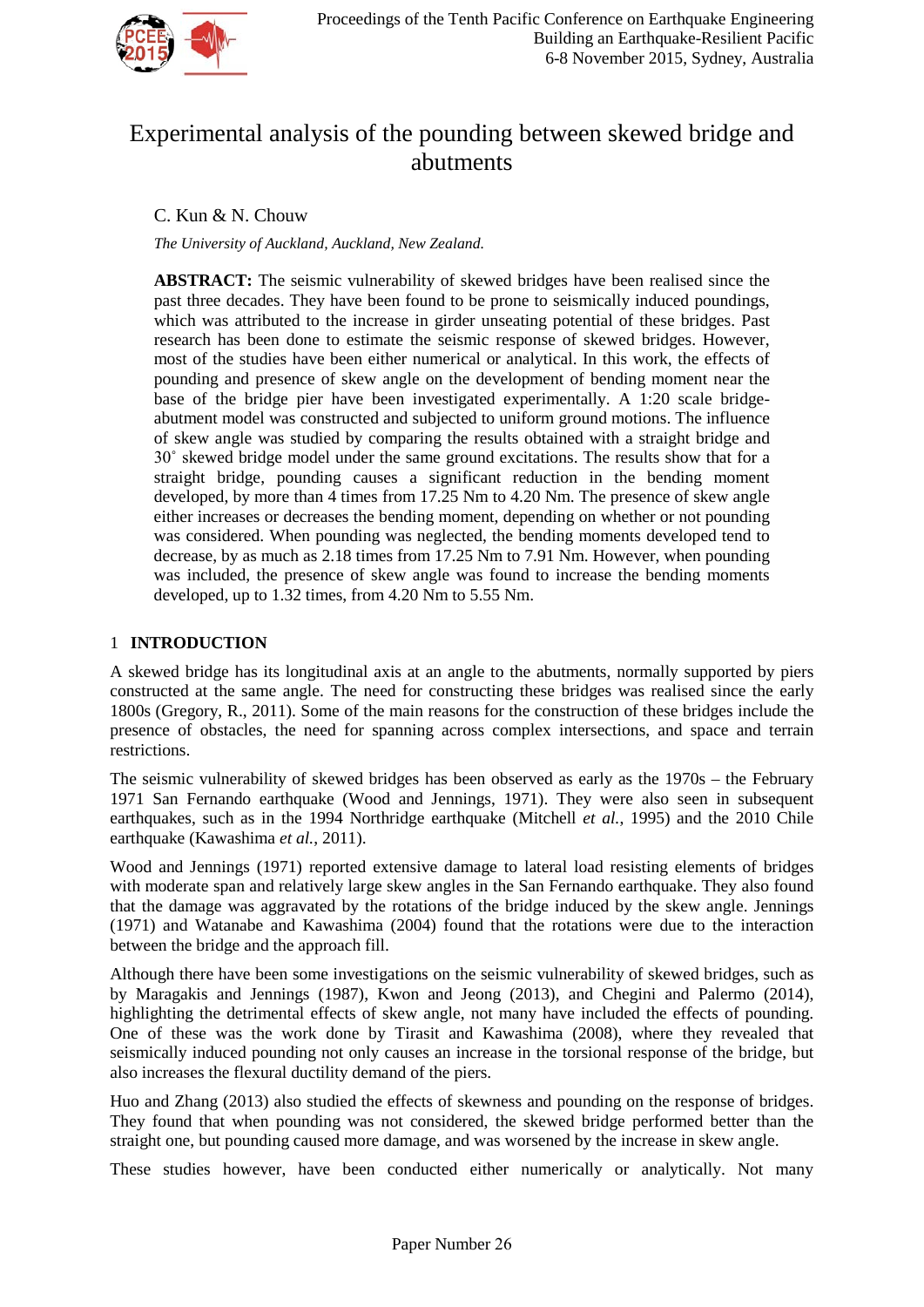experimental works have been done to investigate the effects of pounding on the seismic response of skewed bridges. Chegini and Palermo (2014) did shake table tests to investigate the seismic response of a skewed bridge. They found that skew angle did not increase the size of the opening between the segment and abutments, but caused asymmetric rotation of the deck that could increase the girder unseating potential. However, pounding was not considered in their study.

This paper presents findings obtained from a series of shake table tests performed on a bridgeabutment model to investigate the effects of pounding and skew angle on the bridge behaviour. A 1:20 scale straight and skewed bridge-abutment model was constructed and subjected to uniform excitations. The effects of pounding and skew angle on the bending moment development near the base of the bridge pier are discussed.

## 2 **METHODOLOGY**

## 2.1 **Prototype and model**

The prototype bridge used in this study was the Newmarket Viaduct Replacement Bridge located in Auckland, New Zealand. The bridge spans 100 m, with a height of 15.5 m, and a pier-to-pier distance of 50 m. The dynamic properties of the prototype and model are summarised in Table 1.

|           | Table 1: Dynamic properties of bridge prototype and model |                |               |                          |                        |                              |                            |                           |  |  |  |  |
|-----------|-----------------------------------------------------------|----------------|---------------|--------------------------|------------------------|------------------------------|----------------------------|---------------------------|--|--|--|--|
|           | <b>Bridge</b><br>span                                     | Pier<br>height | Pier<br>width | <b>Pier</b><br>thickness | <b>Seismic</b><br>mass | $\textbf{1}_{\textbf{deck}}$ | $\mathbf{I}_{\text{pier}}$ | Longitudinal<br>frequency |  |  |  |  |
|           | (m)                                                       | (m)            | $\mathbf{m}$  | (m)                      | (kg)                   | $\text{m}^4$                 | $\left(\text{mm}^4\right)$ | (Hz)                      |  |  |  |  |
| Prototype | 100                                                       | 15.5           | 3.44          | 1.48                     | 1,895,413              | 9.34                         | 0.39                       | 0.98                      |  |  |  |  |
| Model     |                                                           | 0.775          | 0.1           | 0.006                    | 487.44                 | $1.13\times10^{7}$           | $1.8\times10^{3}$          | 0.98                      |  |  |  |  |

The prototype was scaled according to principles of similitude outlined by Dove and Bennett (1986). The scale factors used are shown in Table 2.

| Table 2: Scale factors derived from principles of similitude |         |                                        |           |          |                 |                             |  |  |  |  |
|--------------------------------------------------------------|---------|----------------------------------------|-----------|----------|-----------------|-----------------------------|--|--|--|--|
|                                                              | Length. | <b>Modulus of Elasticity,</b><br>Time. |           | Mass.    | Acceleration.   | Stiffness,                  |  |  |  |  |
|                                                              |         |                                        |           | m        |                 |                             |  |  |  |  |
| Similitude                                                   | $N_{L}$ |                                        | $\rm N_E$ | $N_m$    | $N_a=N_I+N_t^2$ | $N_k=N_m\times N_a\div N_L$ |  |  |  |  |
| Model                                                        | 20      |                                        | 0.15      | 3888.487 | 20              | 3888.487                    |  |  |  |  |

### 2.2 **Setup**

A bridge-abutment model was constructed to study the effects of pounding between bridge and abutments on the seismic response of the bridge segment. The model was fixed on a  $4 \text{ m} \times 4 \text{ m}$  shake table and was subjected to excitations in the longitudinal direction. Only uniform ground motions were considered. To investigate the effects of skew angle on the bridge, the ends of the girder were designed to be detachable so that they can be swapped with a section with the corresponding angle. In this study, a 30˚ skewed bridge was used. Strain gauges were attached near the base of the bridge piers to measure the bending moments developed. The setup of the straight and 30˚ skewed bridge on the shake table are shown in Figures 1 and 2, respectively.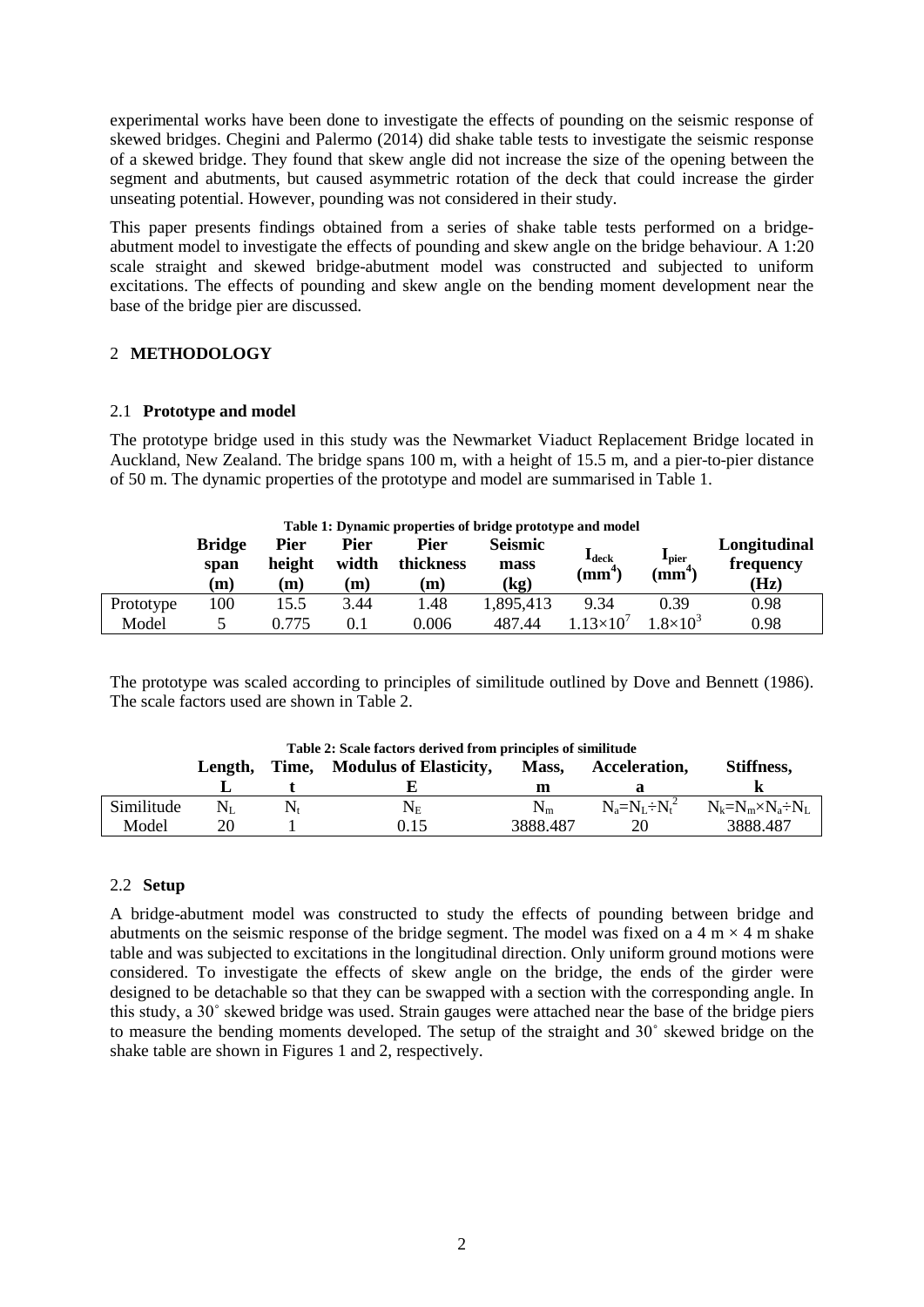

**Figure 1: Setup of straight bridge on shake table**



**Figure 2: Setup of 30˚ skewed bridge on shake table**

In the case when pounding was considered, the seismic gap between the segment and abutments was 2 mm, whereas when pounding was not considered, the abutments were spaced sufficiently further apart so that they do not come in contact.

### 2.3 **Ground motions**

The ground motion used in this study was a stochastically simulated ground motion based on the New Zealand Standard for Earthquake Loading, NZS 1170.5 for shallow soil conditions (Standards New Zealand, 2004).

Figure 3 shows the time history of the ground motion that was applied to the model.



**Figure 3: Time history of one of the ground motions used**

The response spectrum of the ground motion and design spectrum from NZS 1170.5 are plotted in Figure 4.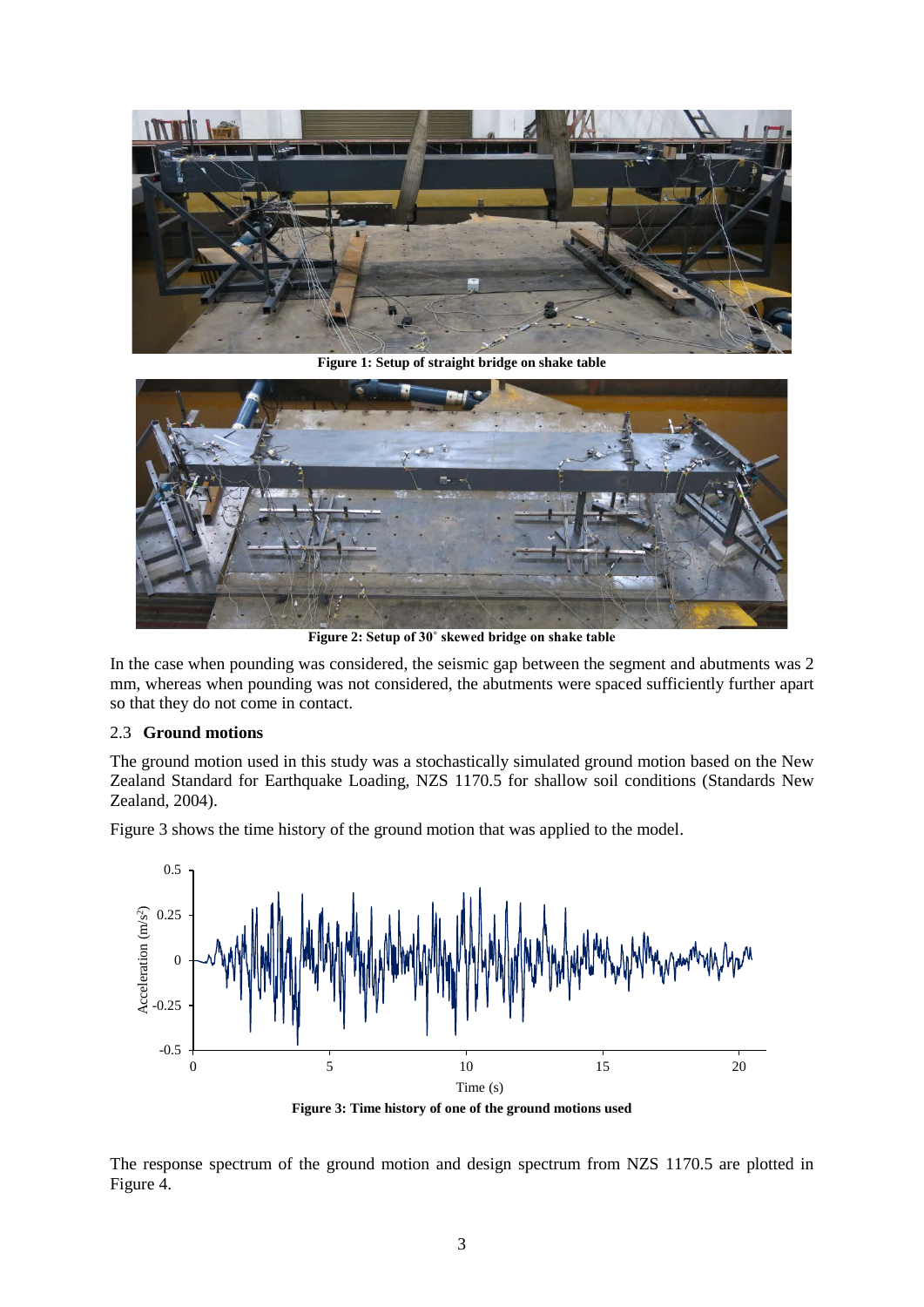

#### 3 **RESULTS AND DISCUSSION**

#### 3.1 **Influence of pounding between bridge segment and abutments**

Figure 5 shows the development of bending moment near the base of the bridge pier for one of the tests conducted on the straight bridge. Pounding between the segment and bridge abutments causes a significant reduction of the bending moments developed, from 17.25 Nm to 4.20 Nm. The reduction was caused by the restrictions provided by the adjacent abutments when pounding was allowed. However, the collisions produce high frequency responses that are not present in the case without pounding. Not only could the collisions cause severe localised damage at the expansion joints, but the high frequency responses induced could potentially lead to damage to secondary structures attached to the structure. This is because secondary structures are normally more rigid, i.e. have higher fundamental frequencies, than the bridge segment.



**Figure 5: Bending moment development at the bridge pier of a straight bridge with and without pounding** 

### 3.2 **Influence of skew angle on bridge response**

A comparison of the bending moment developed at the bridge pier support was performed to investigate the effects of a skew angle on the bridge. Pounding was not included. From Figure 6, it can be seen that the presence of skew angle reduces the bending moments, from about 17.25 Nm to 7.91 Nm. However, this does not necessarily mean that the presence of a skew angle causes a reduction of the bending moment. The effects of presence of skew angle on the seismic response of the bridge depend on the contribution of other factors, in this case, the pounding.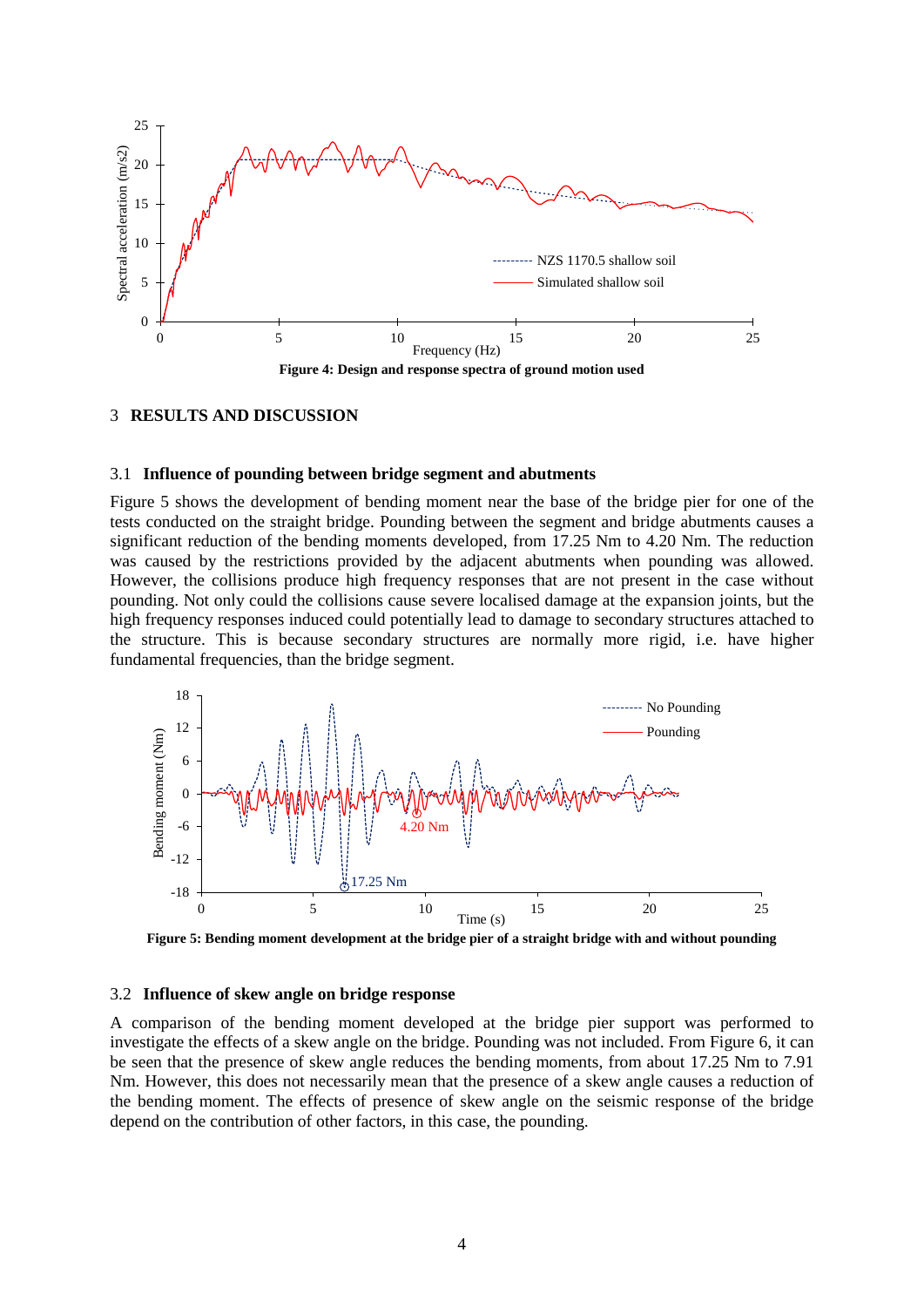

**Figure 6: Bending moment development of the bridge pier for the straight and 30˚ skewed bridges without pounding**

When pounding was considered, the skew angle was seen to have a different effect on the response. Figure 7 shows the bending moment development for the straight and skewed bridges with pounding effect. In contrast to the findings obtained from the case without pounding, when pounding was included, the skew angle causes a slight increase of the bending moment developed near the base of the bridge pier, from 4.20 Nm to 5.55 Nm. A possible reason for the smaller bending moment developed in the bridge pier of the straight bridge is because the large amount of collisions that occur impedes the bridge movement, thus reducing the bending moments measured.



**Figure 7: Bending moment development of the bridge pier for straight and 30˚ skewed bridge with pounding**

#### 4 **CONCLUSIONS**

This paper discussed the effects of pounding and skew angle on the seismic response of bridges. A series of shake table tests were conducted and the following conclusions can be drawn:

- Pounding between the bridge segment and abutments causes significant reduction of the bending moment developed near the base of the bridge pier.
- When pounding was neglected, the skew angle causes a reduction in the bending moments developed, but when pounding was included, the bending moments were increased.
- The collisions that happen when skew angle was introduced dissipate less energy than those of the straight bridge.

#### **ACKNOWLEDGEMENT**

The authors would like to thank the Ministry of Business, Innovation and Employment for the support through the Natural Hazards Research Platform under the Award UoA 3701868.